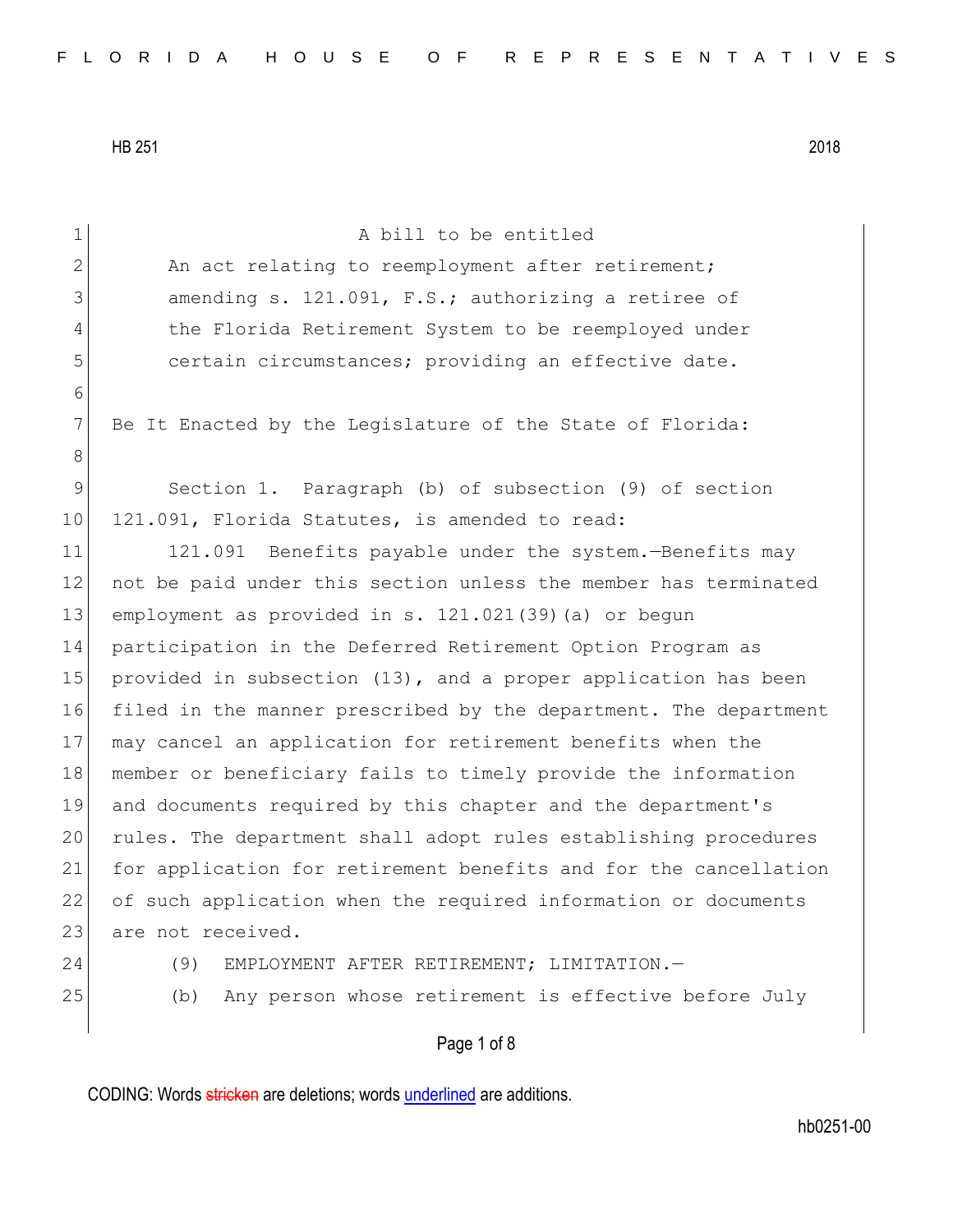26 1, 2010, or whose participation in the Deferred Retirement 27 Option Program terminates before July 1, 2010, except under the disability retirement provisions of subsection (4) or as provided in s. 121.053, may be reemployed by an employer that participates in a state-administered retirement system and 31 receive retirement benefits and compensation from that employer, except that the person may not be reemployed by an employer participating in the Florida Retirement System before meeting the definition of termination in s. 121.021 and may not receive both a salary from the employer and retirement benefits for 12 calendar months immediately subsequent to the date of retirement. However, a DROP participant shall continue employment and receive a salary during the period of participation in the Deferred Retirement Option Program, as 40 provided in subsection (13). Notwithstanding this paragraph, a retiree may be reemployed by an employer participating in the Florida Retirement System before completion of the 12-month limitation period if the retiree is employed on a part-time basis and is not qualified to receive retirement benefits during 45 the 12-month period after the date of reemployment. 1. A retiree who violates such reemployment limitation before completion of the 12-month limitation period must give 48 timely notice of this fact in writing to the employer and to the

her retirement benefits suspended for the months employed or the

Division of Retirement or the state board and shall have his or

#### Page 2 of 8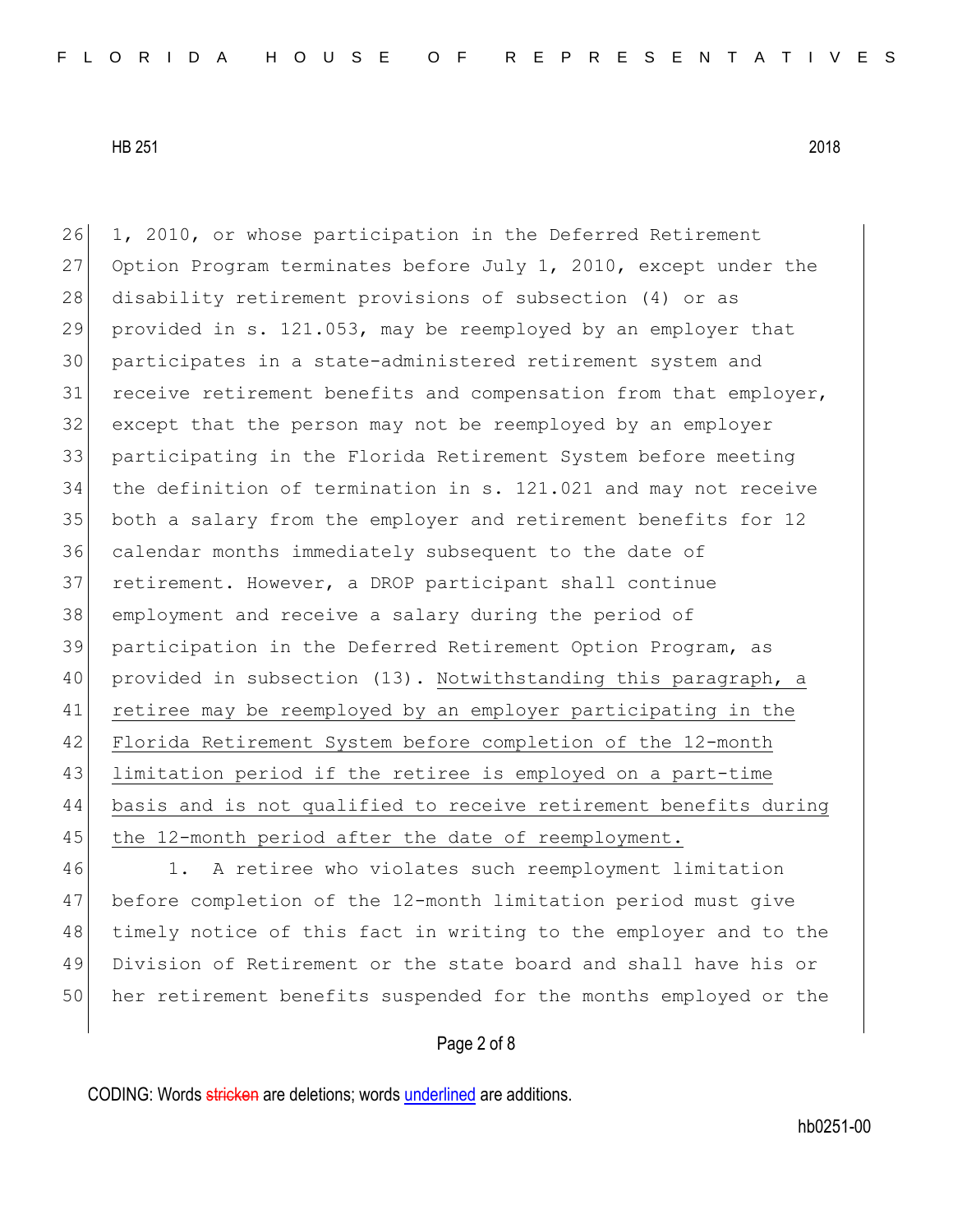51 balance of the 12-month limitation period as required in sub-52 subparagraphs b. and c. A retiree employed in violation of this 53 paragraph and an employer who employs or appoints such person 54 are jointly and severally liable for reimbursement to the 55 retirement trust fund, including the Florida Retirement System 56 Trust Fund and the Public Employee Optional Retirement Program 57 Trust Fund, from which the benefits were paid. The employer must 58 have a written statement from the retiree that he or she is not 59 retired from a state-administered retirement system. Retirement 60 benefits shall remain suspended until repayment has been made. 61 Benefits suspended beyond the reemployment limitation shall 62 apply toward repayment of benefits received in violation of the 63 reemployment limitation.

64 a. A district school board may reemploy a retiree as a 65 substitute or hourly teacher, education paraprofessional, 66 transportation assistant, bus driver, or food service worker on 67 a noncontractual basis after he or she has been retired for 1 68 calendar month. A district school board may reemploy a retiree 69 as instructional personnel, as defined in s.  $1012.01(2)(a)$ , on 70 an annual contractual basis after he or she has been retired for 71 1 calendar month. Any member who is reemployed within 1 calendar 72 month after retirement shall void his or her application for 73 retirement benefits. District school boards reemploying such 74 teachers, education paraprofessionals, transportation 75 assistants, bus drivers, or food service workers are subject to

### Page 3 of 8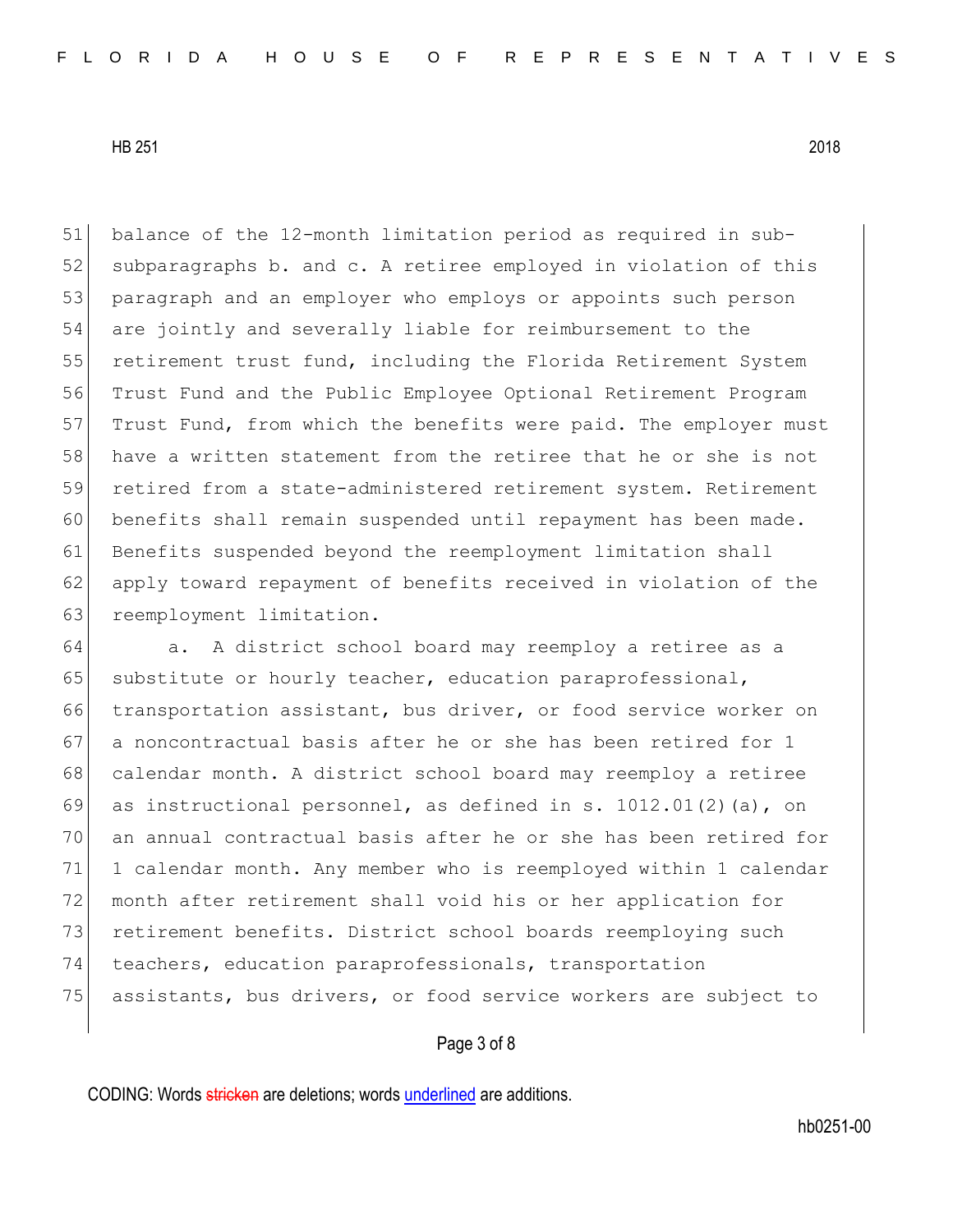76 the retirement contribution required by subparagraph 2. 77 b. A Florida College System institution board of trustees 78 may reemploy a retiree as an adjunct instructor or as a 79 participant in a phased retirement program within the Florida 80 College System, after he or she has been retired for 1 calendar 81 month. A member who is reemployed within 1 calendar month after 82 retirement shall void his or her application for retirement 83 benefits. Boards of trustees reemploying such instructors are 84 subject to the retirement contribution required in subparagraph 85 2. A retiree may be reemployed as an adjunct instructor for no 86 more than 780 hours during the first 12 months of retirement. A 87 retiree reemployed for more than 780 hours during the first 12 88 months of retirement must give timely notice in writing to the 89 employer and to the Division of Retirement or the state board of 90 the date he or she will exceed the limitation. The division 91 shall suspend his or her retirement benefits for the remainder 92 of the 12 months of retirement. Any retiree employed in 93 violation of this sub-subparagraph and any employer who employs 94 or appoints such person without notifying the division to 95 suspend retirement benefits are jointly and severally liable for 96 any benefits paid during the reemployment limitation period. The 97 employer must have a written statement from the retiree that he 98 or she is not retired from a state-administered retirement 99 system. Any retirement benefits received by the retiree while 100 reemployed in excess of 780 hours during the first 12 months of

## Page 4 of 8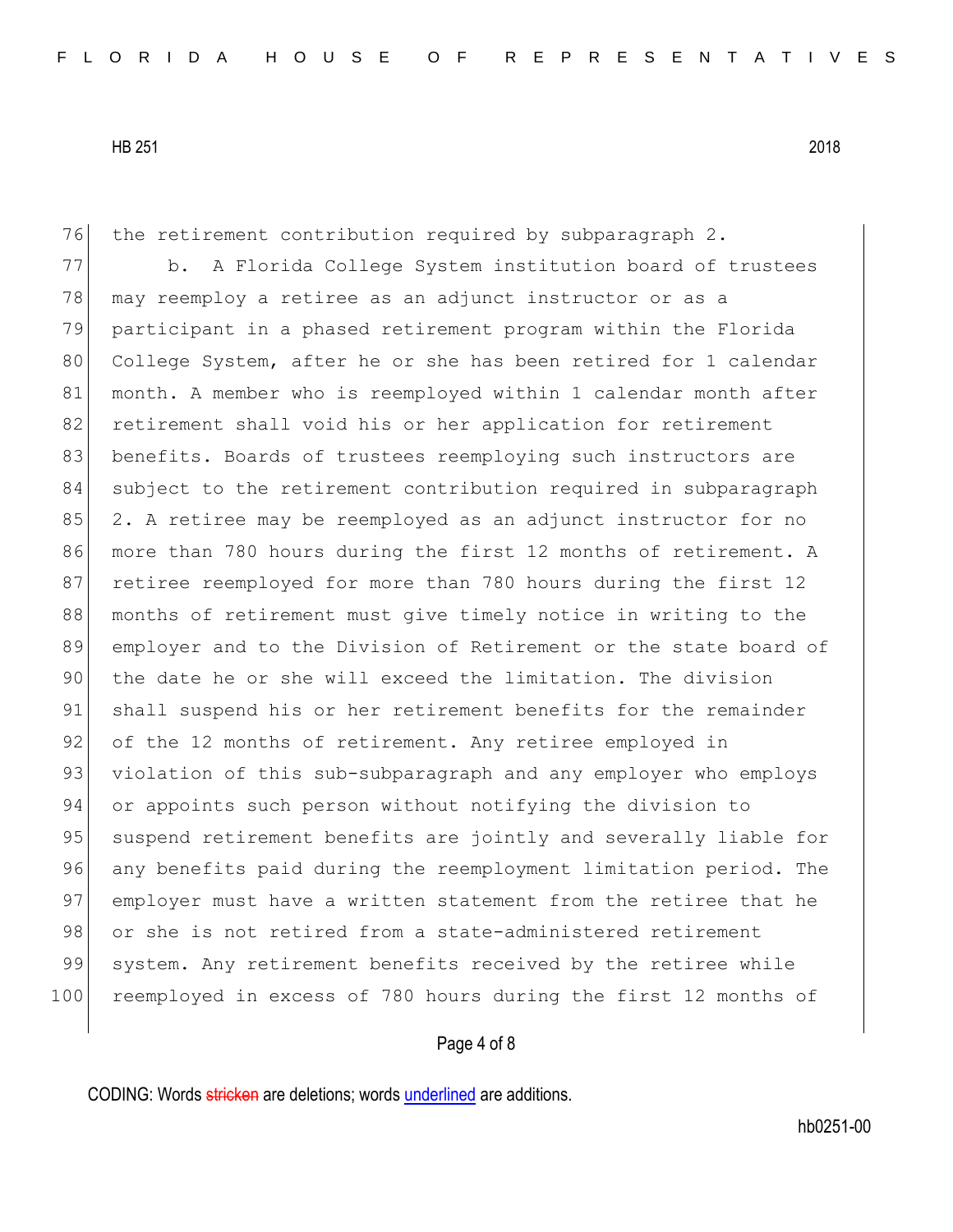101 retirement must be repaid to the Florida Retirement System Trust 102 Fund, and retirement benefits shall remain suspended until 103 repayment is made. Benefits suspended beyond the end of the 104 retiree's first 12 months of retirement shall apply toward 105 repayment of benefits received in violation of the 780-hour 106 reemployment limitation.

107 c. The State University System may reemploy a retiree as 108 an adjunct faculty member or as a participant in a phased 109 retirement program within the State University System after the 110 retiree has been retired for 1 calendar month. A member who is 111 reemployed within 1 calendar month after retirement shall void 112 his or her application for retirement benefits. The State 113 University System is subject to the retired contribution 114 required in subparagraph 2., as appropriate. A retiree may be 115 reemployed as an adjunct faculty member or a participant in a 116 phased retirement program for no more than 780 hours during the 117 first 12 months of his or her retirement. A retiree reemployed 118 for more than 780 hours during the first 12 months of retirement 119 must give timely notice in writing to the employer and to the 120 Division of Retirement or the state board of the date he or she 121 will exceed the limitation. The division shall suspend his or 122 her retirement benefits for the remainder of the 12 months. Any 123 retiree employed in violation of this sub-subparagraph and any 124 employer who employs or appoints such person without notifying 125 the division to suspend retirement benefits are jointly and

### Page 5 of 8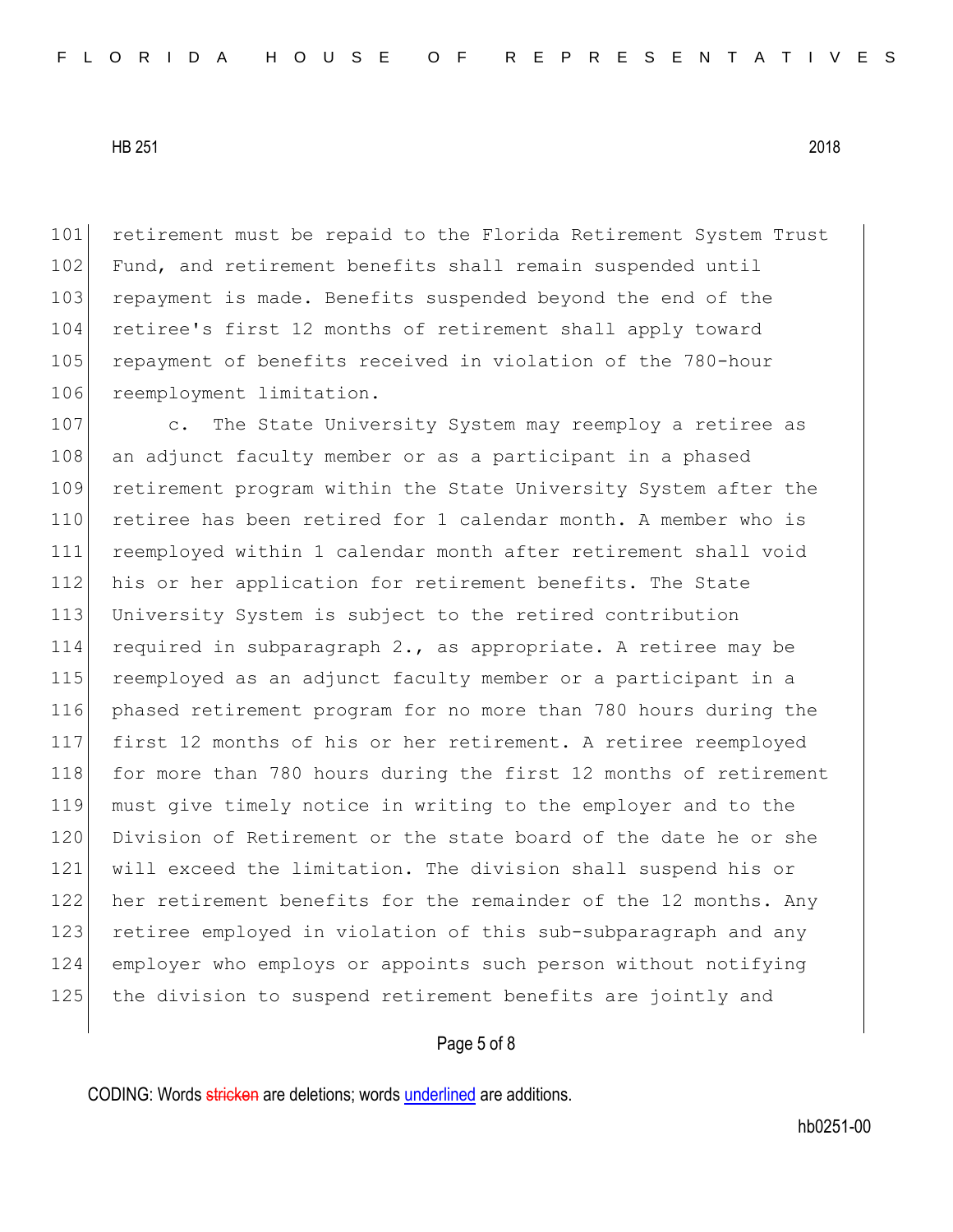severally liable for any benefits paid during the reemployment limitation period. The employer must have a written statement 128 from the retiree that he or she is not retired from a state- administered retirement system. Any retirement benefits received by the retiree while reemployed in excess of 780 hours during the first 12 months of retirement must be repaid to the Florida 132 Retirement System Trust Fund, and retirement benefits shall remain suspended until repayment is made. Benefits suspended beyond the end of the retiree's first 12 months of retirement shall apply toward repayment of benefits received in violation 136 of the 780-hour reemployment limitation.

137 d. The Board of Trustees of the Florida School for the 138 Deaf and the Blind may reemploy a retiree as a substitute 139 teacher, substitute residential instructor, or substitute nurse 140 on a noncontractual basis after he or she has been retired for 1 141 calendar month. Any member who is reemployed within 1 calendar 142 month after retirement shall void his or her application for 143 retirement benefits. The Board of Trustees of the Florida School 144 for the Deaf and the Blind reemploying such teachers, 145 residential instructors, or nurses is subject to the retirement 146 contribution required by subparagraph 2.

147 | e. A developmental research school may reemploy a retiree 148 as a substitute or hourly teacher or an education 149 paraprofessional as defined in s. 1012.01(2) on a noncontractual 150 basis after he or she has been retired for 1 calendar month. A

## Page 6 of 8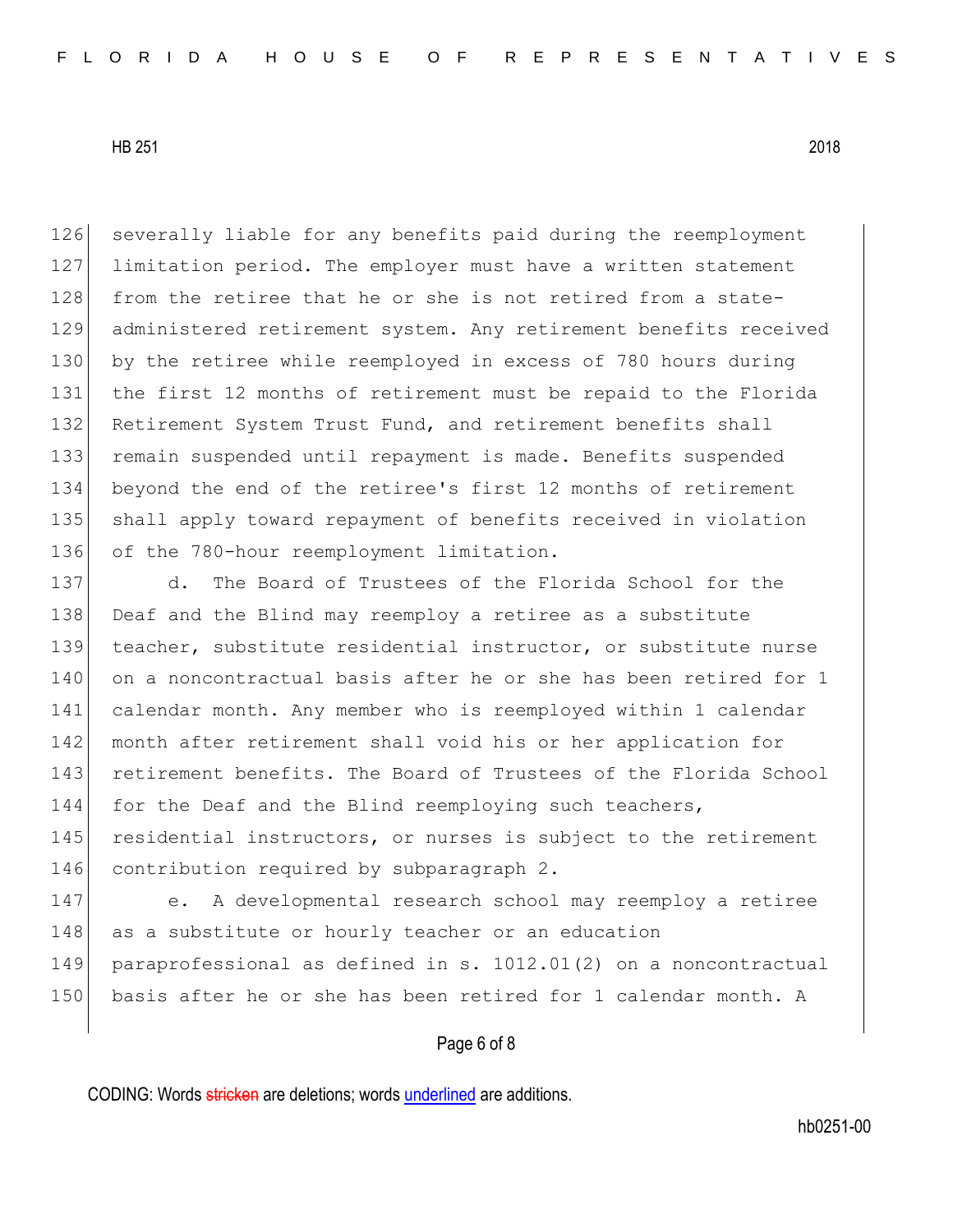151 developmental research school may reemploy a retiree as 152 instructional personnel, as defined in s. 1012.01(2)(a), on an 153 annual contractual basis after he or she has been retired for 1 154 calendar month after retirement. Any member who is reemployed 155 within 1 calendar month voids his or her application for 156 retirement benefits. A developmental research school that 157 reemploys retired teachers and education paraprofessionals is 158 subject to the retirement contribution required by subparagraph 159 2.

160 f. A charter school may reemploy a retiree as a substitute 161 or hourly teacher on a noncontractual basis after he or she has 162 been retired for 1 calendar month. A charter school may reemploy 163 a retired member as instructional personnel, as defined in s. 164 1012.01(2)(a), on an annual contractual basis after he or she 165 has been retired for 1 calendar month after retirement. Any 166 member who is reemployed within 1 calendar month voids his or 167 her application for retirement benefits. A charter school that 168 reemploys such teachers is subject to the retirement 169 contribution required by subparagraph 2.

170 2. The employment of a retiree or DROP participant of a 171 state-administered retirement system does not affect the average 172 final compensation or years of creditable service of the retiree 173 or DROP participant. Before July 1, 1991, upon employment of any 174 person, other than an elected officer as provided in s. 121.053, 175 who is retired under a state-administered retirement program,

### Page 7 of 8